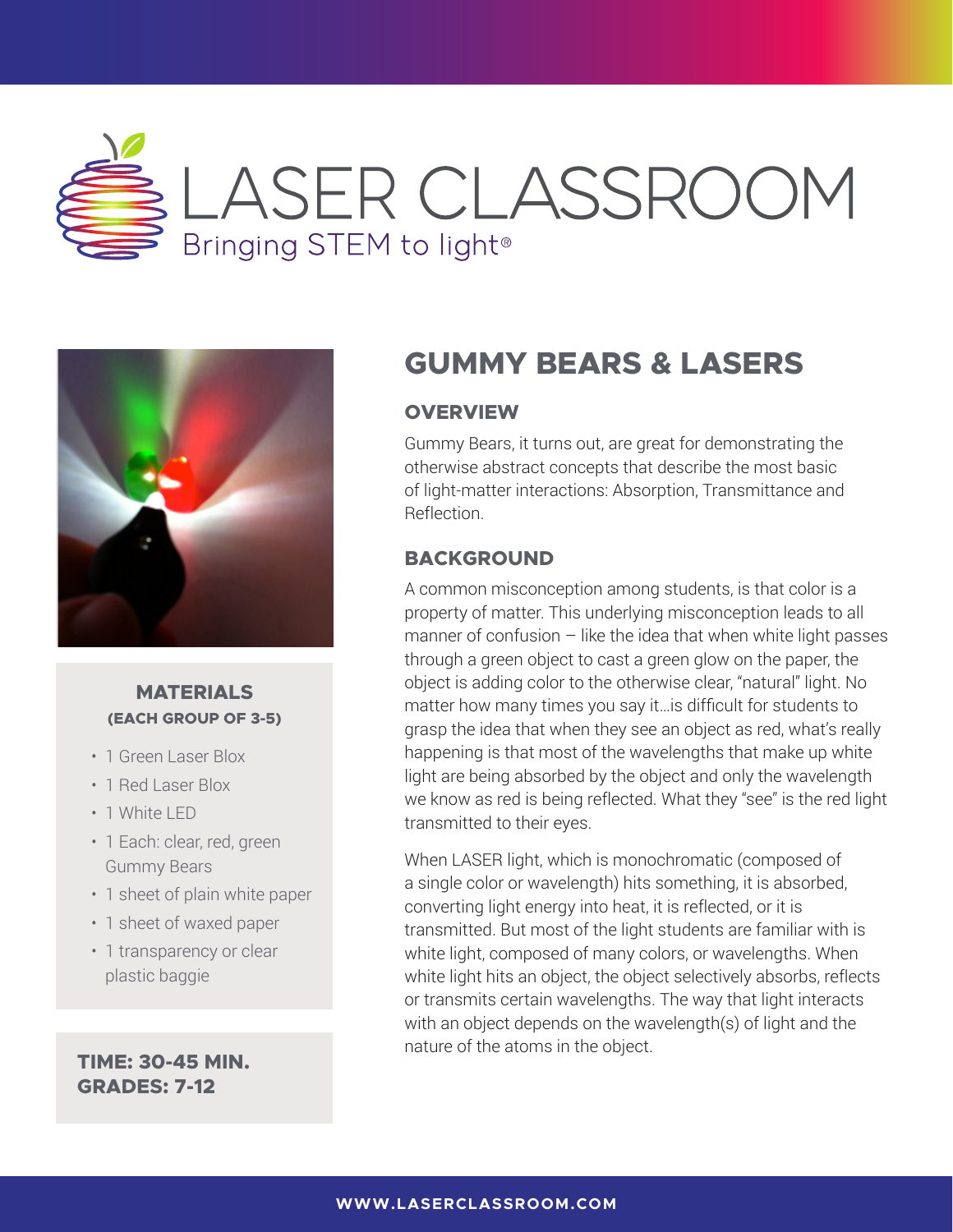A material will absorb frequencies of light that match the frequency at which electrons in the atoms that make up a material vibrate. Because different materials are made up of atoms whose electrons vibrate at different frequencies, different materials absorb different frequencies of light. This breaks up the notion that the reason light passes through a material or not because of its "thickness".

Light that a material does not absorb is either reflected, or transmitted.

The way in which we see color is due in large part to the way light interacts with matter. So the color was never in the object…only in the light that shines upon it and ultimately is reflected to our eyes.

The following hands on demo will give students an intuitive feel for this phenomenon and break through their misconceptions about light and color.

#### **DEMONSTRATION**

- 1. Shine the white LED towards the students and remind them that white light is composed of many ("all") wavelengths or frequencies of light. Explain that the LED is a light source – and that they can see directly the light that is emitted by the LED.
- 2. Ask… what happens when white light interacts with "something"?
- 3. Facing students, shine the LED at the white paper and ask what's happening to the light?
- 4. Repeat with the waxed paper and the plastic baggie.

#### **DISCUSSION TERMS**

**Transmittance** is the fraction of incident light at a specified wavelength that passes through something (like a gummy bear). Mathematically, transmittance is the ratio of the intensity of the light that passe through a sample to the intensity of the light when it entered the sample or T = I out / I in

**Reflection** is the change in direction of a wavefront at an interface between two different media so that the wavefront returns into the medium from which it originated.

**Absorbance** is the measure of the quantity of light that a sample neither transmits nor reflects.

#### **ACTIVITY SETUP**

Divide Students in to groups and give each:

- a data sheet
- a red and a green Laser Blox
- a red, green and clear gummy bear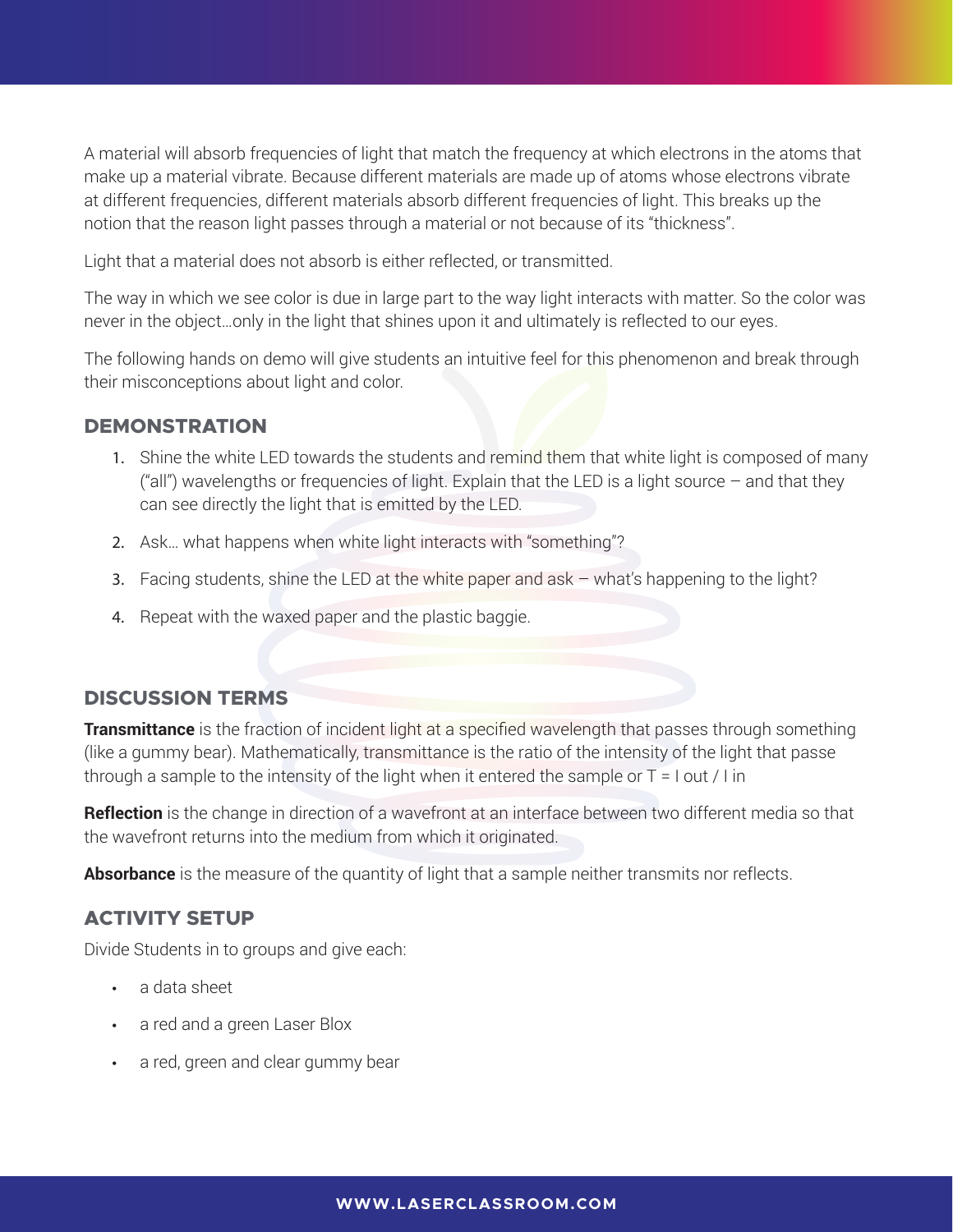## **ACTIVITY**

- 1. Remind students of LASER Safety rules
- 2. Tell students they will record their observations of how various light sources interact with different materials – 3 different colors of gummy bears.
- 3. Instruct students to shine the light from each light source at each color gummy bear and record their observation. They should specifically look for how and whether light is transmitted, reflected and absorbed by the different gummies.
- 4. When all groups have collected data from all three stations, instruct them to review their observations and their data and come up with one or more conclusions about how light behaves. Have them write their conclusion(s) on their data sheet.









## **DISCUSSION**

1. Ask students to share their observations

-Did all light sources behave the same?

-When did you observe absorption, transmission and reflection?

-Why did the green light not pass through the red gummy bear? And why did the red laser light not pass through the green gummy bear?

-Why did the white light become red when it passed through the red gummy bear and become green when it passed through the green gummy bear?

- 2. Students may suggest that the gummy bear "colors" the white light, like you might color on a piece of white paper. Remind students that white light is made up of all the visible wavelengths of light. Help them make the connection that the red gummy bear actually allows only the red wavelengths of light to be transmitted or reflected—all the other wavelengths (colors) are absorbed (and we can not see light that is absorbed). As a result, the only light that passes through the bear is red. (Students may realize that is also why the red gummy bear looks red: when white light bounces off it, only red wavelengths are allowed to reach our eye; the others are absorbed.) The same is true for the green gummy bear  $-$  but with green instead of red.
- 3. Students discover that the beam from the red LASER Blox passes throught hte red gummy bear, but not the green one! remind them that the green gummy bear lets only green light through - it absorbs other wavelengths, so no red light is transmitted through the green gummy bear.
- 4. Optional show the video that inspired this activity. http://www.youtube.com/watch?v=DThUKDM\_Wtk